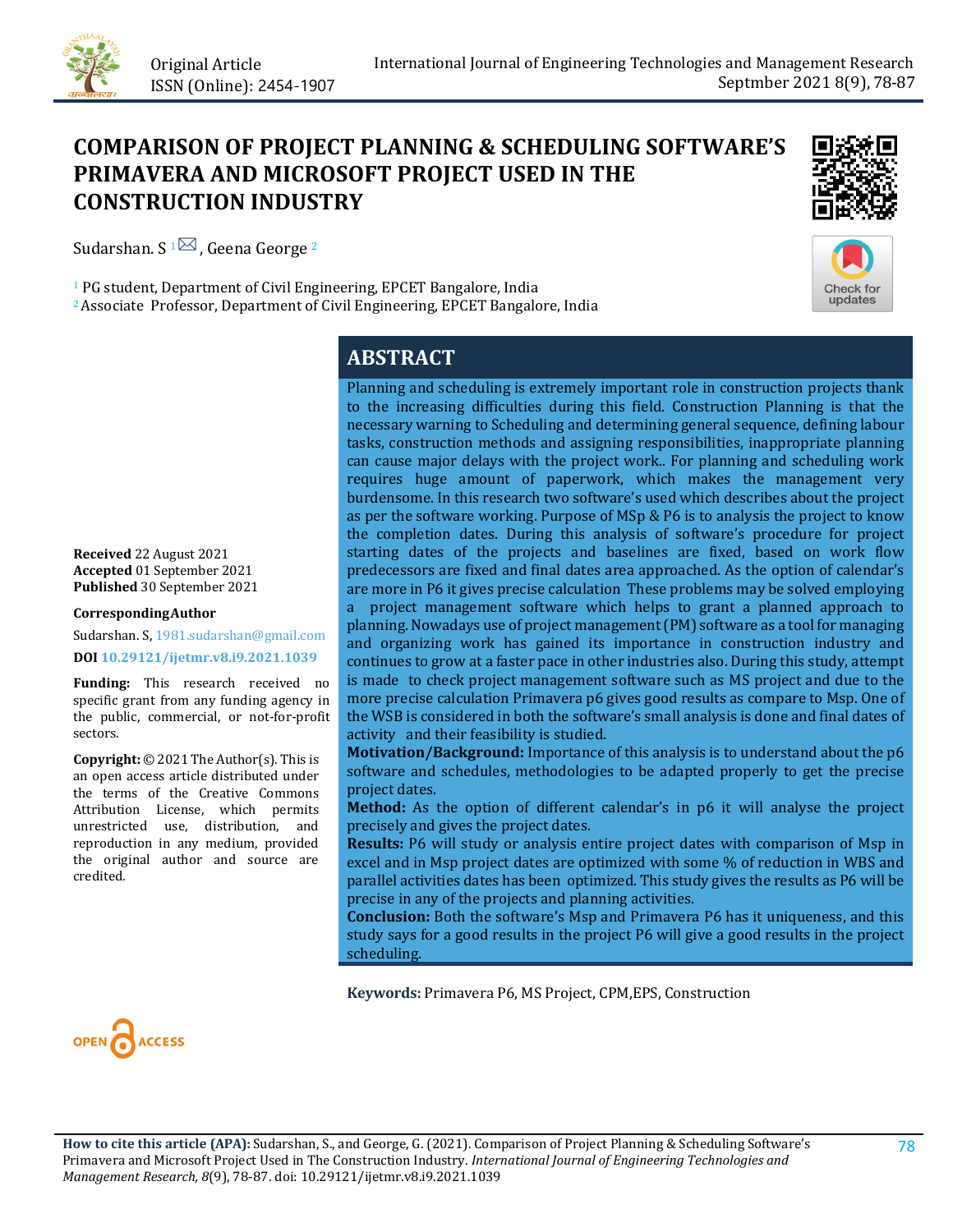### **1. INTRODUTION**

Project Management is the application of information, capacities and Techniques to stretch outs to encounter task prerequisites. An essential capacity to achieve somewhat efficiently for relations. It is very well be characterized as the cycle and movement of preparation, positioning, rousing and controlling assets. Strategies and conventions to accomplish clear objectives. The task is relied upon to get finished inside the predefined time cut-off and spending plan. There are various programming's accessible in t for project the board. MS task and Primavera are generally utilized for arranging and booking. Arranging of gigantic ventures requires colossal measure of administrative work, which is decreased with the assistance of P6 and MS project programming. Every product has got its own benefits and negative marks. These apparatuses help us for streamlining the development technique to forestall time and cost to finish the task in arranging span and inside the financial plan. It is planned in such a manner to assist with extending supervisors in making an undertaking plan, allocating assets to task things, keeping tabs on their development, refreshing of venture, allocating by spending plan, and separating responsibilities.

According to T. Subramani (2015)[\[T. Subramani et al.\(2014\)\]](#page-9-0) Primavera P6 is a software is not only used by project planners but also involved in project, i.e. managers, engineers, schedulers. Primavera software focusing on the advantages and comparison of construction estimate methods application in usefulness project. P6 allows users to generate project templets, which can used for future project also. Primavera can also be used to group and view multiple project at the same time.

The resource plays important role in any construction project. It performance of any construction project directly depends upon resource management. The resource optimization and levelling using primavera P6 software about 5.65% resource reduction is observed [ [Reddy \(2015\)\]](#page-8-0)**.** When compares MSP & primavera, open workbench for resource levelling in two real time project and the result shows primavera gives most the critically unlimited number of criteria as priority rules. The process and activity of planning, organizing exciting and controlling resources, procedures, to achieve complete goals in scientific or daily problems that help to overcome the problems . It helps for the optimum and effective organization of activities to complete the project in planned duration and within the market.[\[Castor](#page-8-1)  [\(2008\)\]](#page-8-1)

The time performance of the conventional method of construction for high- rise residential and commercial projects method by originate level measures of industry norms for overall construction period using scheduling simulation modelling. The positive changes include creating a healthy working environment among those involved directly in the construction industry. Improved Customer satisfaction whenever you get a project done on time and under budget. It helps easily plan and manage project activities, optimizes management of all resources and gives clear visibility of project allows quick and easy forecasting of WBS's, activities or projects. [Ragavi [and Uma](#page-9-1) (2016), [Subramani \(2018\)\]](#page-9-2).The improper resource management results in huge amount wastage, also causes increase in time duration. Using Primavera software, we can organize project properly and recognize potential problems. Primavera software is used for making project management easier, especially in difficulties [Umesh [\(2015\)\]](#page-9-3).

Projects are regularly exploited as a method of directly or indirectly achieving points within an organization's strategic plan. Projects are typically authorized as results of one or more of the subsequent strategic considerations. Planning involves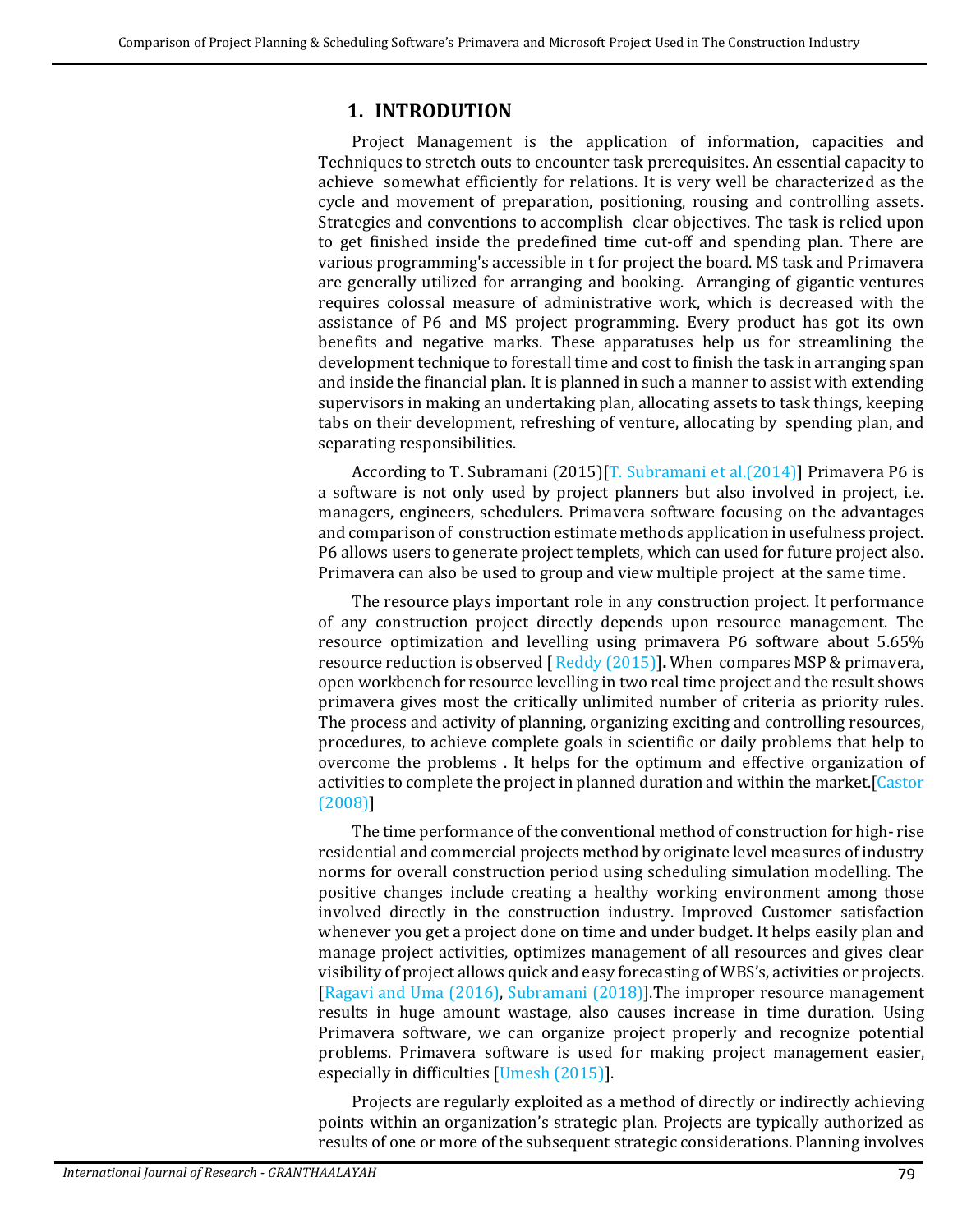deciding in prior to what's to be done, how and in what order it is to be done in order to achieve the objectives. Planning aims at deciding upon the long run course of action. In brief, Planning and scheduling involves a) Collecting and synthesizing information. b) Developing alternative courses of action within specified constraints. c)Comparing alternatives in terms of objectives feasibility and consequences. d) Selecting and scheduling the optimum course of action. e) Establishing policies, procedures, methods, schedules, programs, systems, standards and budgets for accomplishing project objectives.

### **1.1. PLANNING AND MANAGEMENT**

Project management is that the application of knowledge, skills, tools, and techniques to project activities to satisfy the project requirements. Project management is proficient through the acceptable application and integration of the 47 logically grouped project management processes, which are categorized into five Process Groups.a) Initiating b) Planning c) Executing d) Monitoring, Controlling and e) Closing. In project planning sequencing of the work will work more as compare to unplanned project. The following are the step by step procedure for project planning. a) Make a detailed list of activities b) Prepare a network diagram c) Identify the critical path d) Allocate the resources or juggle the schedule

The mail objective of the project mission is unique and it is based on different sits and locations. In this project, it has been comparison between two software's for calculation the project completion days. Entire project schedules with different break down structures is compared with other software and procedures adopted. It is difficult to monitor the project from corporate which makes a challenge in coordination with the site management and the management team. Project execution involves working in dangerous condition (heights, depths etc) which may have the chances of more accidents as compared to other industries. Project functioning under higher peril and uncertainty when associated with construction practices as the lack of time flexibility is due to completion of the project. As the delays during the execution can impacts the subsequent activities work schedule and which may results in paying high penalties from the vendors or from the client to the vendors.

Project not only depends on the timelines but also the quality of the work is also most important in any project and different commercial, residential, infrastructure projects has standards which is to be followed and maintained throughout the project. In case of any defects entire exaggerated work may get rejected or the partial work. Either has impact on the time cost, timeline of the projects and which may demotivate the project team. If the quality is not maintained properly and regular interval inspection is not done during the execution which will be further impact in the operations of any projects and handing over or closeout of the project.

# **2. RESEARCH METHODOLOGY**

A project life cycle could be a collection of generally sequential and sometimes overlapping project phases whose name and number are determined by the management and control needs of the organization or organizations involved within the project, the nature of the project itself, and its area of application. The life cycle provides the essential framework for managing the project, regardless of the specific work involved. Irrespective of how large or small, simple or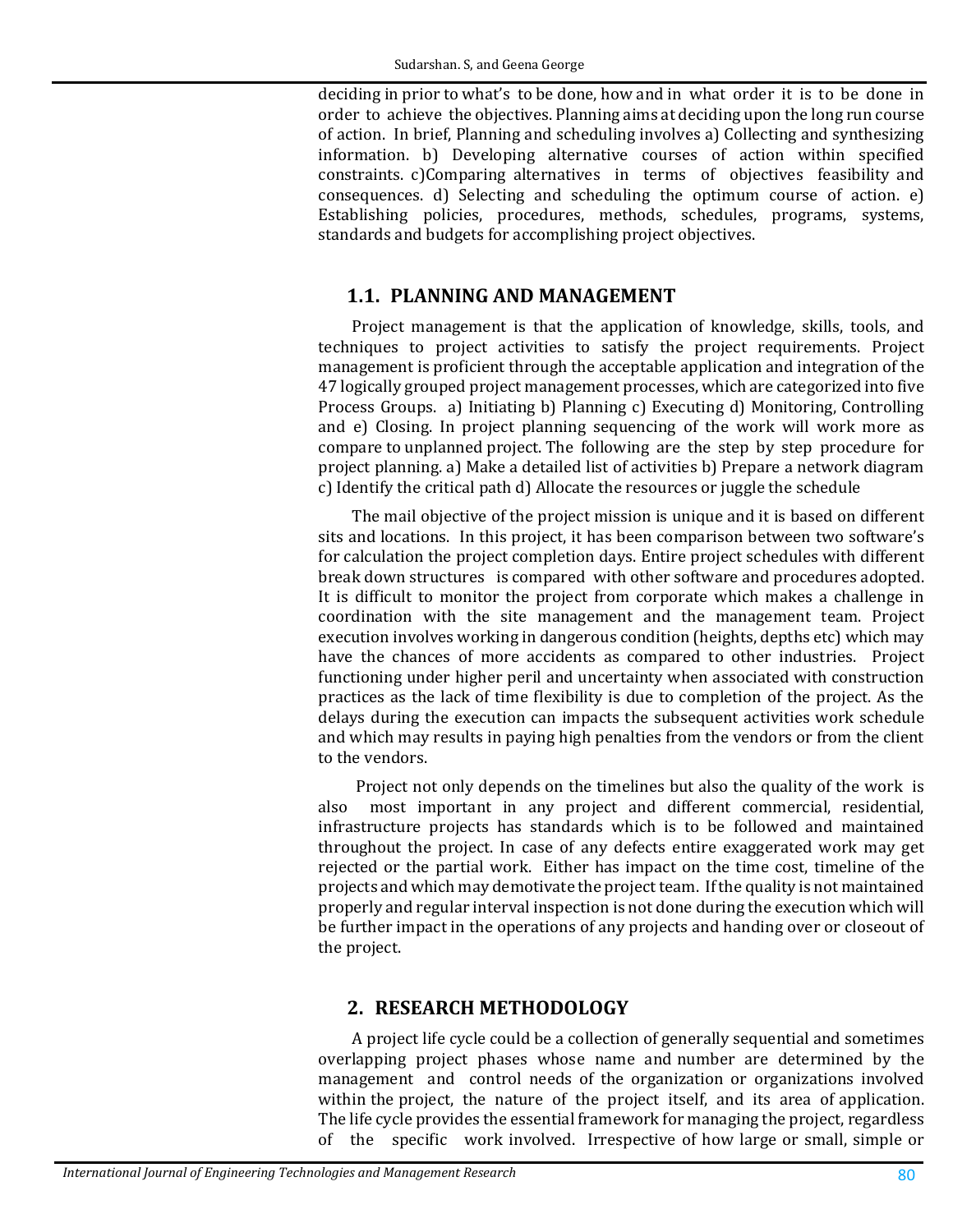complex, all projects can be mapped to the following life cycle structure. a) Starting the project b) Organizing and preparing c) Carrying out the project work, and d) Documenting and handover of project & closeout. This generic life cycle structure is commonly observed when communicating with upper management or other entities less at home with the main points of the project  $[D_{\text{ubey}}(2015)]$ . This high -level view can provide a common frame of reference for comparing high -level view can provide a common frame projects—even if they are dissimilar in nature.

Function of project management are different as compared to different projects but as summarized five basic functions of project management is followed in all project execution for smoothly completion of project. a) Planning b) Organizing c) Staffing and provisioning resources d) Directing or leading e) Controlling. There must be an categorical operational plan to guide the entire project. The plan must include and link the three components of the project: scope, budget and schedule. Too often, planning is focused only on schedule without regard to the important components of budget and scope. This process starts with WBS. Planning, scheduling and controlling begin at the inception of the project and continue till the life of the project until completion. In this study a hotel project is considered and planning and scheduling using software's MSP and Primavera is used and comparative study is conducted.

# **2.1. MICROSOFT PROJECT (MSP)**

Project management wares, software product, introduced & developed by Microsoft. It assist a project manager in developing a planning, assigning resources to tasks, tracking progress, managing the budget, and analysing workloads. Project creates budgets assignment work and resource rates. Resources are assigned to tasks and work is estimated. Program calculates the cost, suitable to the work times the rates. Resource defines (people, equipment and materials) may be shared between projects employing a shared resource pool. Each resource can have its own calendar, which defines days and shifts a resource is available. Resource rates are used to calculate resource assignment costs which are revolved up and summarized at the resource level. Each resource can be a signed to multiple tasks in multiple plans and every task can be assigned multiple resources. Schedules task work based on the resource availability as defined in the resource calendars. All resources may be defined in label without limit. MSP unsuitable for solving problems of available materials. Calendars option are less as compare to primavera software and due to which outcomes of the schedules may vary and changes entire project dates.

# **2.2. PRIMAVERA P6**

Primavera was launched in 1983 by [Primavera Systems](https://en.wikipedia.org/wiki/Primavera_Systems) which was acquired by [Oracle Corporation](https://en.wikipedia.org/wiki/Oracle_Corporation) in 2008. Primavera is an enterprise [project portfolio](https://en.wikipedia.org/wiki/Project_portfolio_management) [management](https://en.wikipedia.org/wiki/Project_portfolio_management) software. It includes [project management,](https://en.wikipedia.org/wiki/Project_management) [scheduling,](https://en.wikipedia.org/wiki/Schedule) risk analysis, opportunity management, [resource management,](https://en.wikipedia.org/wiki/Resource_management) control capabilities, and integrates with other enterprise software such as [Oracle](https://en.wikipedia.org/wiki/Oracle_Corporation) and [SAP's](https://en.wikipedia.org/wiki/SAP_ERP) [ERP](https://en.wikipedia.org/wiki/Enterprise_resource_planning) systems[\[](#page-9-4) Subramani [et al. \(2017\),](#page-9-4) Veena and [Vijay \(2016\)\]](#page-9-5). This software is designed for project, program, and portfolio management. It is a powerful, easy to use solution for planning, managing and executing projects. Primavera incorporates a huge performance and easily can't be beat. Installing local software on PC cut's out the lag of web-based products and screen refreshes. It makes P6 professional tool for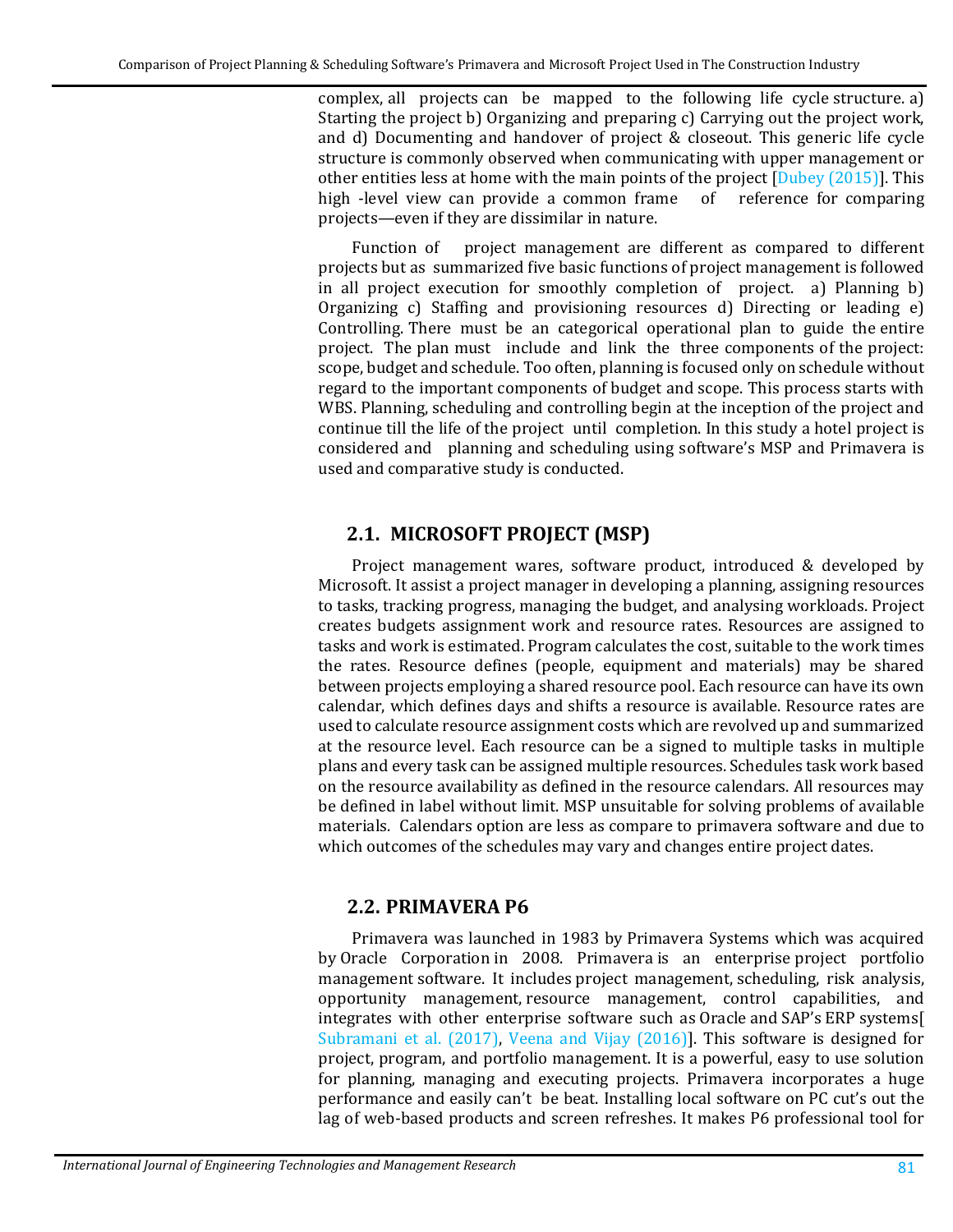scheduling projects. Calenderers options are more in the software which is very precise in outcome of schedules.

#### **2.3. COMPARISON BETWEEN MSP AND PRIMAVERA SOFTWARE**

Each software's has its own uniqueness in calculating the projects timelines and it has different baselines, calendar's in resources, costing, etc. and some several users also works on a single project with specific features. In MSP project can be can be stored in the disk for future reference and also stored in the servers. It allows creation of different activities under different WBS and with different Id's which allows creating of proper costing, expenses etc. Primavera P6 is one of the planning software which provides the details entirely about the about the project at micro level as it has auto levelling of resources schedules dates are calculated.

As compared to MSP, Primavera has more baselines creations based on project requirement. It doesn't allow the multiple workers using of single project and has restriction because of safety of project document as multiple user may mislead the project scheduling, costing etc. In this software activity cannot be created when and where it is required as it has to follow the WBS and create activities. As it supports exclusive ID article and the activity ID is reliant on the location of the activity. Activity can be controlled as individual activities and which can be moved from their positions to where it to display. It is best suited in developing countries as software is costlier as compare to MSP.



**Figure 1** Plan of Hotel building considered for the study

#### **3. RESULTS AND DISCUSSION**

A hotel building with  $B2 + G + 11$  storey building was considered for the study. Planning and scheduling is done with MSP and Primavera and detail analysis is conducted. Results of the analysis says 120 days was extra needed to complete the project in Msp as compared to P6.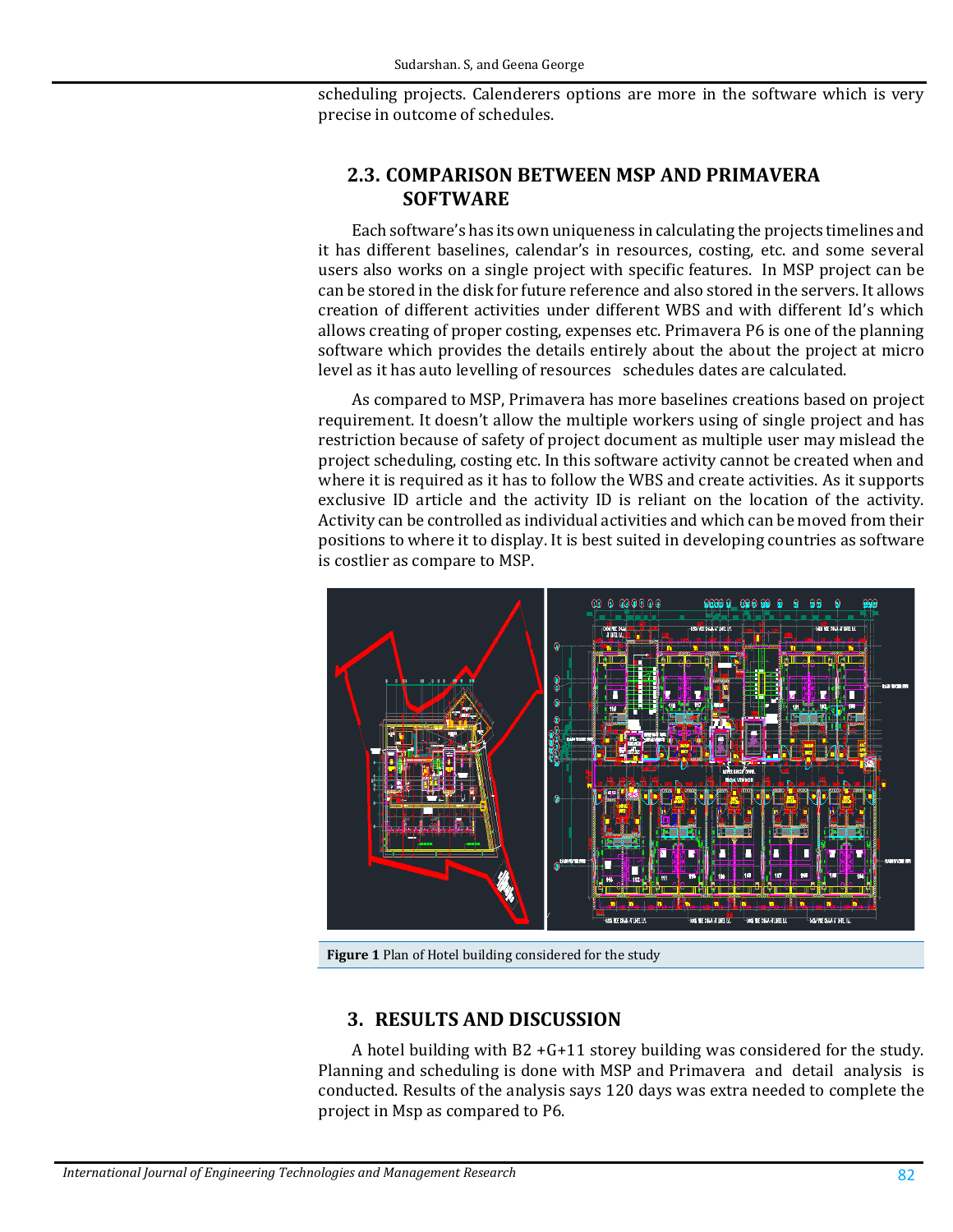#### **3.1. DATA ANALYSIS USING MSP**

By Msp entire scheduling with baseline calendars is done with different activities precisely to know the number of days required to complete the project. Each WBS has different days and total project days has been calculated with the maximum/critical activity days of the activates considered. As the hotel project required the mock-ups for the guestrooms and approval from the management and different consultants for the civil structural, MEP, Interiors, landscape and hardscape of the project. As these required précises calculation so that project is completed without hindrances. After calculating the project days it has been compared with Primavera P6 for more information about the scheduling, Resources, costing. MSP calculation found more project days as compared to P6. By optimization and analysis of the p6 software days and WBS dates are calculated and reduced by 5%,6% and finally by 8% project timelines of the both software were matched.



#### **3.2. DATA ANALYSIS USING PRIMAVERA**

In Primavera p6 also calendar's to be set has different calendars setting by which different WBS can be set and analysis of design in the way such that Entire WBS to be created first, below each WBS activity to be created. As the predecessors are given optimized date is calculated by the use of the calendar opted. Project final dates are reflected.

Once the final dates of the activity schedule, resources schedule is done, it is analysed along with comparison with MSp for the optimization results. As Primavera is designed in better way it give précises dates, in this project analysis I have got 4months early closer of the project as compared to Msp.Changes main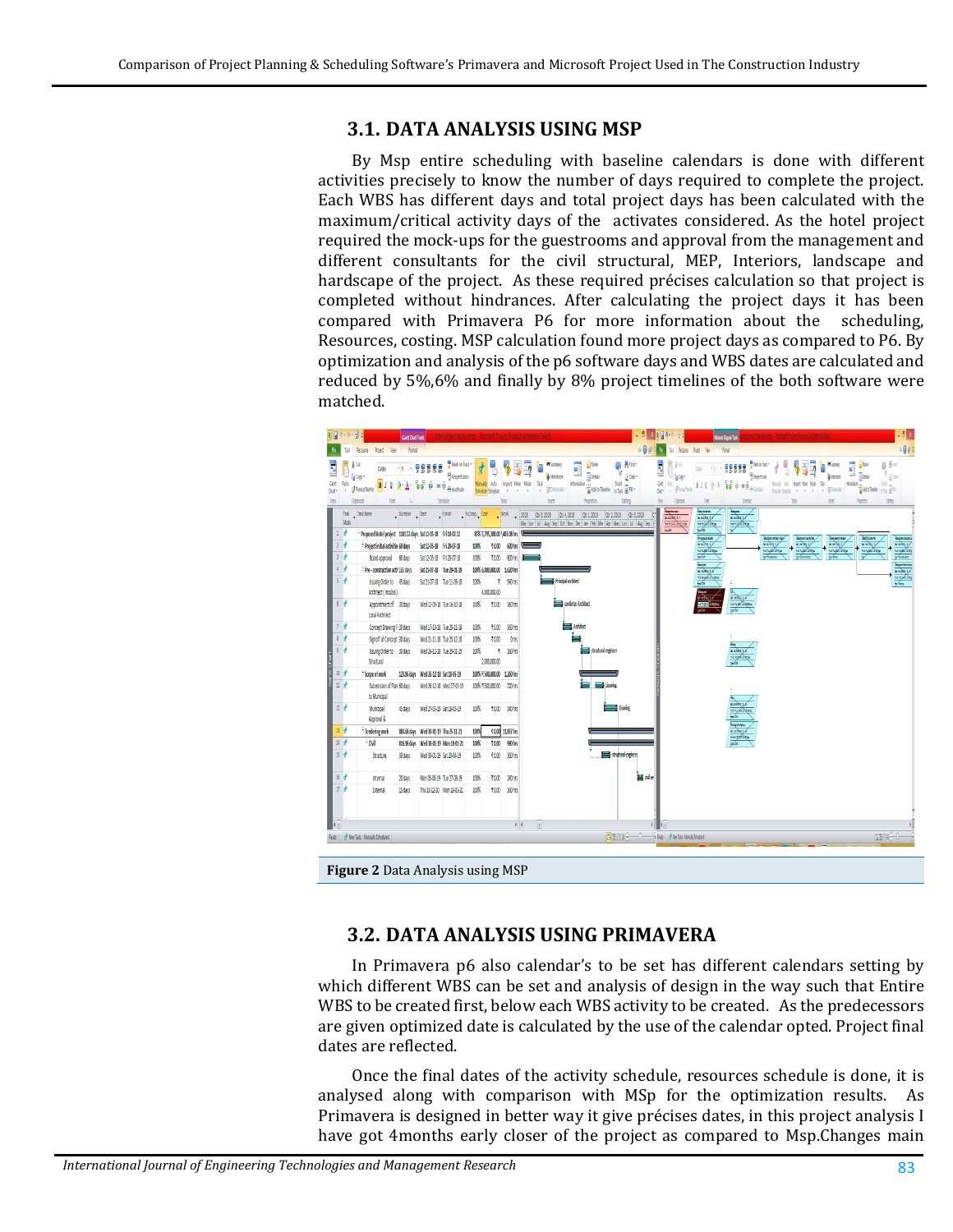occurred due to the different calendars option in the P6 which will help to know the exact dates which is required in the project.



#### **3.3. DATA ANALYSIS BETWEEN PRIMAVERA & MSP**

When examination on P6 is done, It was spotted planning and scheduling, time duration of the building completion was reduced by nearly 3 months in P6. Henceforth later cautious study this methodology we can govern the project in terms of interval hence leading to time & cost optimization. Entire scheduling

Comparison is made with the excel and detailed output is attached in the Excel as in fig 4. The difference in the both the software's is mainly due calendars of the software's .Calendar in P6 is having more precise and having difference option so that it can be adopted to be activities. Calendars in MSP having some restricted option to adopt in assign to the activities. Optimization of the schedules are done in the MSP by reducing the float. When entire project was calculated difference of 3 months was noticed

Dates are optimized on major activities considered and dates are reduced by 5%, 7% and at 8% dates are matched with the P6. Example of Window supply and installation is considered. Activity starting dates and closing dates area same in the both the software's area scheduled. Difference b/w the both software's are calculated and difference of both the software's are recorded. In MSP activity starting date is 14.10.20 and entire activity is ending on 22.04.21. In P6 activity starting date is 14.10.20 and entire activity is ending on 01.04.21. So the difference b/w MSP and P6 is 22days was recorded. Based on different work activities difference was recorded and optimized in the later stages of the project tracking.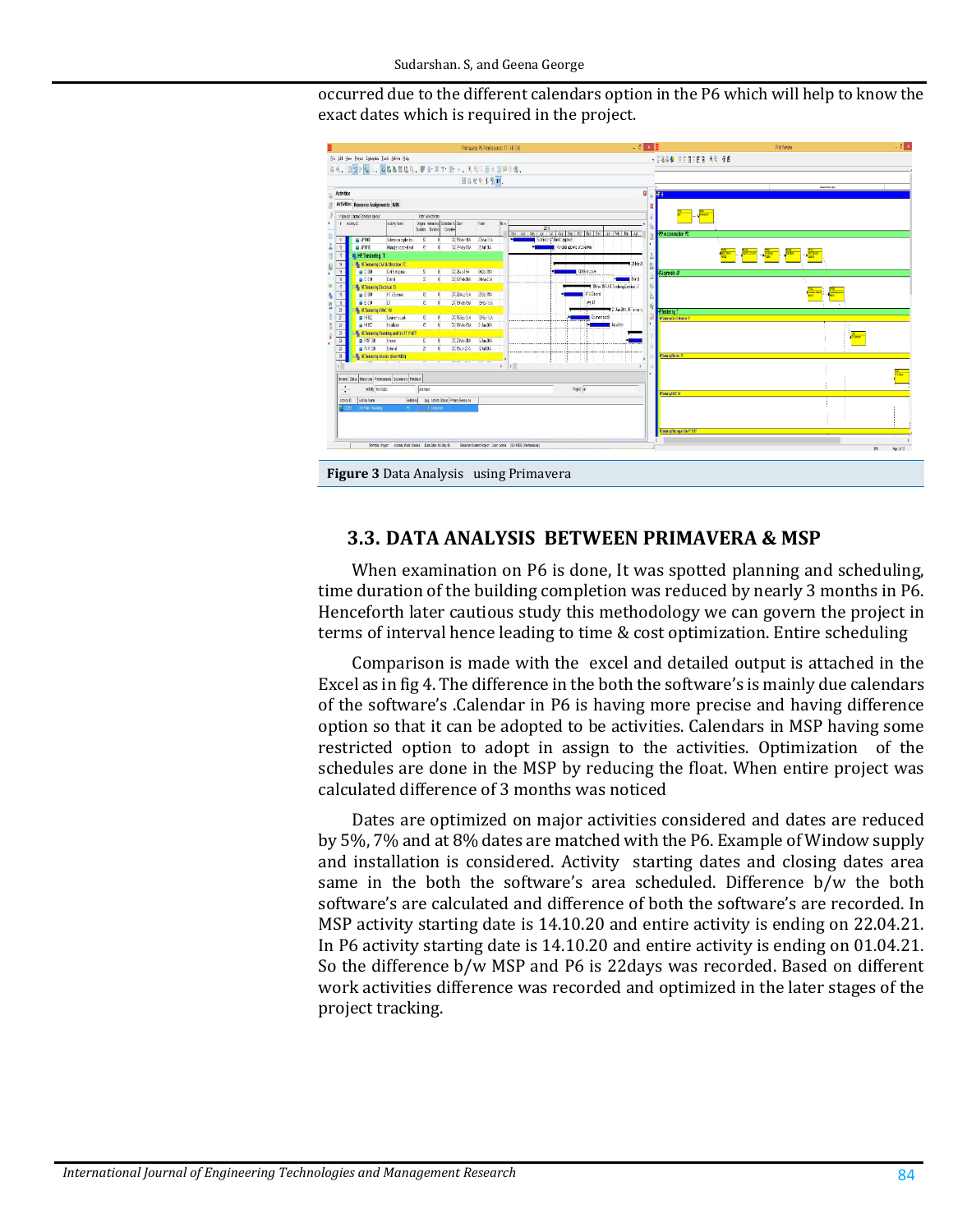| - 6<br>日り ローマ<br>MI<br>Hotel final sem pro review.xlsx - Microsoft Excel |              |                                                                                  |                                           |                                                                                                                   |          |                                                    |           |                  |                                            |                   |            |                                     |                                                   |                        |                                            |                                                            |                                               |
|--------------------------------------------------------------------------|--------------|----------------------------------------------------------------------------------|-------------------------------------------|-------------------------------------------------------------------------------------------------------------------|----------|----------------------------------------------------|-----------|------------------|--------------------------------------------|-------------------|------------|-------------------------------------|---------------------------------------------------|------------------------|--------------------------------------------|------------------------------------------------------------|-----------------------------------------------|
| <b>File</b>                                                              |              | Home<br>Page Layout<br>Formulas<br>Data<br>Review<br>View<br>Foxit PDF<br>Insert |                                           |                                                                                                                   |          |                                                    |           |                  |                                            |                   |            |                                     |                                                   |                        |                                            | $\circ$ $\circ$ $\circ$ $\circ$ $\circ$                    |                                               |
| Paste                                                                    |              | & Cut<br><b>The Copy</b>                                                         | Calibri                                   | $+11 + \overrightarrow{A}$ $\overrightarrow{A}$<br>$\mathbb{H}$ $\cdot$ $\mathbb{Q}$ $\cdot$ $\mathbb{A}$ $\cdot$ | Ξ<br>喜   | $\frac{N}{N}$<br>$=$<br>御事 御 御 御                   | Wrap Text | Merge & Center * | General<br>$\frac{1}{2}$ , $\frac{1}{2}$ , | $*^{0.00}_{0.00}$ |            | F,<br>Conditional Format            | ÷<br>P<br>Cell<br>Insert Delete Format            | Ū                      | $\Sigma$ AutoSum $\tau$<br><b>B</b> Fill * | 糽<br>Â<br>Sort & Find &                                    |                                               |
|                                                                          |              | Format Painter                                                                   | B / U ·                                   |                                                                                                                   |          |                                                    |           |                  |                                            |                   |            |                                     | Formatting * as Table * Styles *                  |                        | O Clear                                    | Filter * Select *                                          |                                               |
|                                                                          |              | Clipboard                                                                        | Font<br>Γý.                               |                                                                                                                   | 5        | Alignment                                          |           | $\overline{y}$   | Number                                     |                   |            | Styles<br>Cells                     |                                                   | Editing                |                                            |                                                            |                                               |
|                                                                          |              | <b>P19</b>                                                                       | $f_x$ Extrnal<br>$\mathbf{v}$ (m)         |                                                                                                                   |          |                                                    |           |                  |                                            |                   |            |                                     |                                                   |                        |                                            |                                                            |                                               |
| $\mathcal{A}$                                                            | $\mathsf{A}$ | B                                                                                | $\mathsf D$                               | E.                                                                                                                | F.       | G                                                  | H         |                  | $\mathsf{L}$                               | M                 | N          | $\circ$                             | P                                                 | $\alpha$               | R                                          | <sub>S</sub>                                               | T                                             |
| $\overline{2}$                                                           |              | <b>MSP</b><br><b>P6</b>                                                          |                                           |                                                                                                                   |          |                                                    |           |                  |                                            |                   |            |                                     |                                                   |                        |                                            |                                                            |                                               |
|                                                                          |              |                                                                                  |                                           |                                                                                                                   |          |                                                    |           |                  |                                            |                   |            |                                     |                                                   |                        |                                            |                                                            | Delays in no of                               |
| $3$ ID                                                                   |              | <b>Active</b>                                                                    | <b>Name</b>                               | <b>Duration</b>                                                                                                   |          | Start                                              | Finish    | Predecessors     |                                            | Code              | status     |                                     | <b>Activity name</b>                              | <b>Duriation Start</b> |                                            | Finish                                                     | days                                          |
| 4 <sup>1</sup>                                                           |              | Yes                                                                              | <b>Proposed Hotel project</b>             | 1181.52 days                                                                                                      |          | 12-05-18 08 18-02-22 14:42                         |           |                  |                                            | HF                |            |                                     |                                                   |                        |                                            |                                                            |                                               |
| 5 <sup>2</sup>                                                           |              | Yes                                                                              | <b>Project initial activities</b>         | 60 days                                                                                                           |          | 12-05-18 08 20-07-18 20:30                         |           |                  |                                            |                   |            |                                     |                                                   |                        |                                            |                                                            |                                               |
| 6 <sup>5</sup>                                                           | И            | Yes                                                                              | <b>Board approval</b>                     | 60 days                                                                                                           | 60       | 12-05-18 08 20-07-18 20:30                         |           |                  |                                            | A1010             | Complet HF |                                     | <b>Board approval</b>                             | 60                     | 15-May-18 12-Jul-18                        |                                                            | $\mathbf{0}$                                  |
| $\overline{7}$<br>8 <sub>5</sub>                                         |              | Yes                                                                              | Pre - construction activities 165 days    |                                                                                                                   |          | 21-07-18 08 29-01-19 20:30                         |           |                  |                                            |                   |            |                                     |                                                   | 180                    |                                            |                                                            |                                               |
|                                                                          |              | Yes                                                                              | <b>Issuing Order to Architect 45 days</b> |                                                                                                                   | 45       | 21-07-18 08 11-09-18                               |           | 3                |                                            | PC1000            |            |                                     | Complet HF. Pre con Issuing Order to Architect    | 60                     | 13-Jul-18                                  | 21-Sep-18                                                  | $-15$                                         |
| 9 <sub>6</sub>                                                           |              | Yes                                                                              | Appointment of Local Arch 30 days         |                                                                                                                   | 30       | 12-09-18 08 16-10-18                               |           | 5                |                                            | PC1010            |            |                                     | Complet HF.Pre con Appoint of Local Arch          | 30                     | 24-Sep-18 05-Nov-18                        |                                                            | $\mathbf{0}$                                  |
| 10 <sup>7</sup>                                                          |              | Yes                                                                              | Concept Drawing Finalizat 30 days         |                                                                                                                   | 30       | 17-10-18 08 20-11-18                               |           | 6                |                                            | PC1020            |            |                                     | Complet HF.Pre con Concept dwg Finlization        | 30                     | 06-Nov-18 17-Dec-18                        |                                                            | $\mathbf{0}$                                  |
| $11^{6}$<br>12 <sup>2</sup>                                              |              | Yes                                                                              | Signoff of Concept Plan                   | 30 days                                                                                                           | 30       | 21-11-18 08 25-12-18                               |           | $\overline{7}$   |                                            | PC1030            |            |                                     | Complet HF.Pre con Dwg filization                 | 30                     | 18-Dec-18 30-Jan-19                        |                                                            | $\bullet$                                     |
| $13\ 10$                                                                 |              | Yes                                                                              | Issuing Order to Structura 30 days        |                                                                                                                   | 30       | 26-12-18 08 29-01-19                               |           | 8                |                                            | PC1040            |            |                                     | Complet HF.Pre con Order to Structural Designing  | 30                     | 01-Feb-19 14-Mar-19                        |                                                            | $\mathbf{0}$                                  |
|                                                                          |              | Yes                                                                              | Scope of work                             | 123.96 days                                                                                                       |          | 26-12-18 08 18-05-19 20:00                         |           |                  |                                            |                   |            |                                     |                                                   | 105                    |                                            |                                                            |                                               |
| 14 11                                                                    |              | Yes                                                                              | Submission of Plan to Mun60 days          |                                                                                                                   | 60       | 26-12-18 08 27-03-19                               |           | 8                |                                            | AP1000            |            |                                     | Complet HF Approv Submission of plan for approval | 60                     | 15-Mar-19 23-May-19                        |                                                            | 0                                             |
| $15\ 12$<br>16 <sup>7</sup>                                              |              | Yes                                                                              | Municipal Approval & San 45 days          |                                                                                                                   | 45       | 27-03-19 20 18-05-19                               |           | 11               |                                            | AP1010            |            |                                     | Complet HF Approv Muncipal approval and saction   | 45                     | 24-May-19 25-Jul-19                        |                                                            | $\mathbf{0}$                                  |
| 17 <sup>14</sup>                                                         |              | Yes                                                                              | <b>Tendering work</b>                     | 883.68 days                                                                                                       |          | 30-01-19 08 25-11-21 16:37                         |           |                  |                                            |                   |            |                                     |                                                   |                        |                                            |                                                            | $\mathbf{0}$                                  |
| $18\,15$                                                                 |              | Yes                                                                              | Civil                                     | 616.96 days                                                                                                       |          | 30-01-19 08 18-01-21 20:00                         |           |                  |                                            |                   |            |                                     |                                                   | 110                    |                                            |                                                            |                                               |
| 19 16                                                                    |              | Yes                                                                              | Structure                                 | 30 days                                                                                                           | 30       | 30-01-19 08 20-04-19                               |           | 9                |                                            | C1000             |            |                                     | Complet HF.Tender Civil & structure               | 50                     | 26-Jul-19                                  | 04-Oct-19                                                  | $-20$                                         |
| $20^{18}$                                                                |              | Yes                                                                              | External                                  | 20 days                                                                                                           | 20       | 05-08-19 08 27-08-19                               |           | 15FS+90d         |                                            | C1010             |            | Complet HF.Tender Extrnal           |                                                   | 60                     | 09-Apr-20 01-Jul-20                        |                                                            | $-40$                                         |
| $21\ 19$                                                                 |              | Yes                                                                              | <b>Electrical</b>                         | 381 days                                                                                                          |          | 22-06-19 20 09-09-20 20:00<br>22-06-19 20 14-08-19 |           | 53FF             |                                            |                   |            |                                     | Complet HF.Tender HF.Tendering.Electrical         | 90                     | 26-Aug-19 25-Oct-19                        |                                                            |                                               |
| $22\ 20$                                                                 |              | Yes<br>Yes                                                                       | <b>HT and External work</b><br>LT works   | 45 days<br>45 days                                                                                                | 45<br>45 | 18-07-20 20 09-09-20                               |           | 67FS+60d         |                                            | E1000<br>E1010    |            | Complet HF.Tender LT                |                                                   | 45<br>45               | 19-Nov-19 19-Nov-19                        |                                                            | $\bullet$<br>$\mathbf{0}$                     |
| $23\ 21$                                                                 |              | Yes                                                                              | <b>HVAC</b>                               | 130.04 days                                                                                                       |          | 18-04-20 2017-09-20 20:30                          |           |                  |                                            |                   |            |                                     |                                                   | 90                     |                                            |                                                            |                                               |
| 24 22                                                                    |              | Yes                                                                              | <b>Equipment Supply</b>                   | 45 days                                                                                                           | 45       | 18-04-20 20 10-06-20                               |           | 65SF+90d         |                                            | H1020             |            |                                     | Complet HF.Tender Equiment supply                 | 45                     | 16-Sep-19 15-Nov-19                        |                                                            | 0                                             |
| 25 23                                                                    |              | Yes                                                                              | Installation                              | 45 days                                                                                                           | 45       | 10-06-20 20 17-09-20                               |           | 22               |                                            | H1030             |            |                                     | Complet HF. Tender Installaiton                   | 45                     | 18-Nov-19 21-Jan-20                        |                                                            | $\mathbf{0}$                                  |
| $26\overline{24}$                                                        |              | Yes                                                                              | <b>Plumbing &amp; Fire Fighting</b>       | 50 days                                                                                                           |          | 01-04-20 20 29-05-20 20:00                         |           |                  |                                            |                   |            |                                     |                                                   | 85                     |                                            |                                                            |                                               |
| $27\,25$                                                                 |              | Yes                                                                              | Internal                                  | 30 days                                                                                                           | 30       | 01-04-20 2006-05-20                                |           | 65SF+60d         |                                            |                   |            | P &F1000 Complet HF.Tender          | Internal                                          | 60                     | 23-Mar-20 12-Jun-20                        |                                                            | $-30$                                         |
| 28 26                                                                    |              | Yes                                                                              | External                                  | 20 days                                                                                                           | 20       | 06-05-20 20 29-05-20                               |           | 25               |                                            |                   |            | P& F1020 Complet HF.Tender External |                                                   | 25                     | 15-Jun-20 17-Jul-20                        |                                                            | -5                                            |
|                                                                          |              |                                                                                  |                                           |                                                                                                                   |          |                                                    |           |                  |                                            |                   |            |                                     |                                                   |                        |                                            |                                                            |                                               |
|                                                                          |              |                                                                                  | IN 4 D H Task Table Resource Table        | Assignment_Table / 2                                                                                              |          |                                                    |           |                  |                                            |                   |            | ∏∢                                  |                                                   | $\mathbb{R}$           |                                            |                                                            | $\blacktriangleright$ $\parallel$ $\parallel$ |
| Ready                                                                    |              |                                                                                  |                                           |                                                                                                                   |          |                                                    |           |                  |                                            |                   |            |                                     |                                                   |                        |                                            | $\blacksquare$ $\blacksquare$ $\blacksquare$ 90% $\subset$ |                                               |
|                                                                          |              |                                                                                  |                                           |                                                                                                                   |          |                                                    |           |                  |                                            |                   |            |                                     |                                                   |                        |                                            |                                                            |                                               |

**Figure 4** Data analysis between Primavera & MSP

Every project is unique. The methodology to maintain men and material are well understood through the knowledge of construction process as two projects are alike. Comparison done b/w MSP & P6 total difference of time to complete project in p6 & MSP is of about 4 months. As it saves the total price of the project and the overheads. The project control software tools helps in accomplishing the task in stipulated time. The results of earned value analysis show that the project cost is reduced as project completes as planned to avoid unforeseen increase in labour and material cost.

#### **4. CONCLUSION**

Planning of scheduling is done in this study to understand the efficiency of two different software's Primavera P6 and MSP in construction projects. Planning, scheduling, tracking of project is completed proficiently by Primavera P6 software. Several projects of organization may be disbursed proficiently by using Primavera P6 software. In research it is acknowledged that P6 software is valuable in resource flattening and resource leveling procedure. software is more effective, reduced period intense and it needs less administration than conservative method. In this research it has provided detail information about, time management, working hour administration. Monitoring of activities which enhance success in conveying services .

In Primavera p6 different calenderers are assigned for Pre execution activities and execution activities. Primavera helps in find out critical movements of plan so that different apprehension will be those actions which delay in the project are often avoided. Reduction of 5% to 8% in the labour cost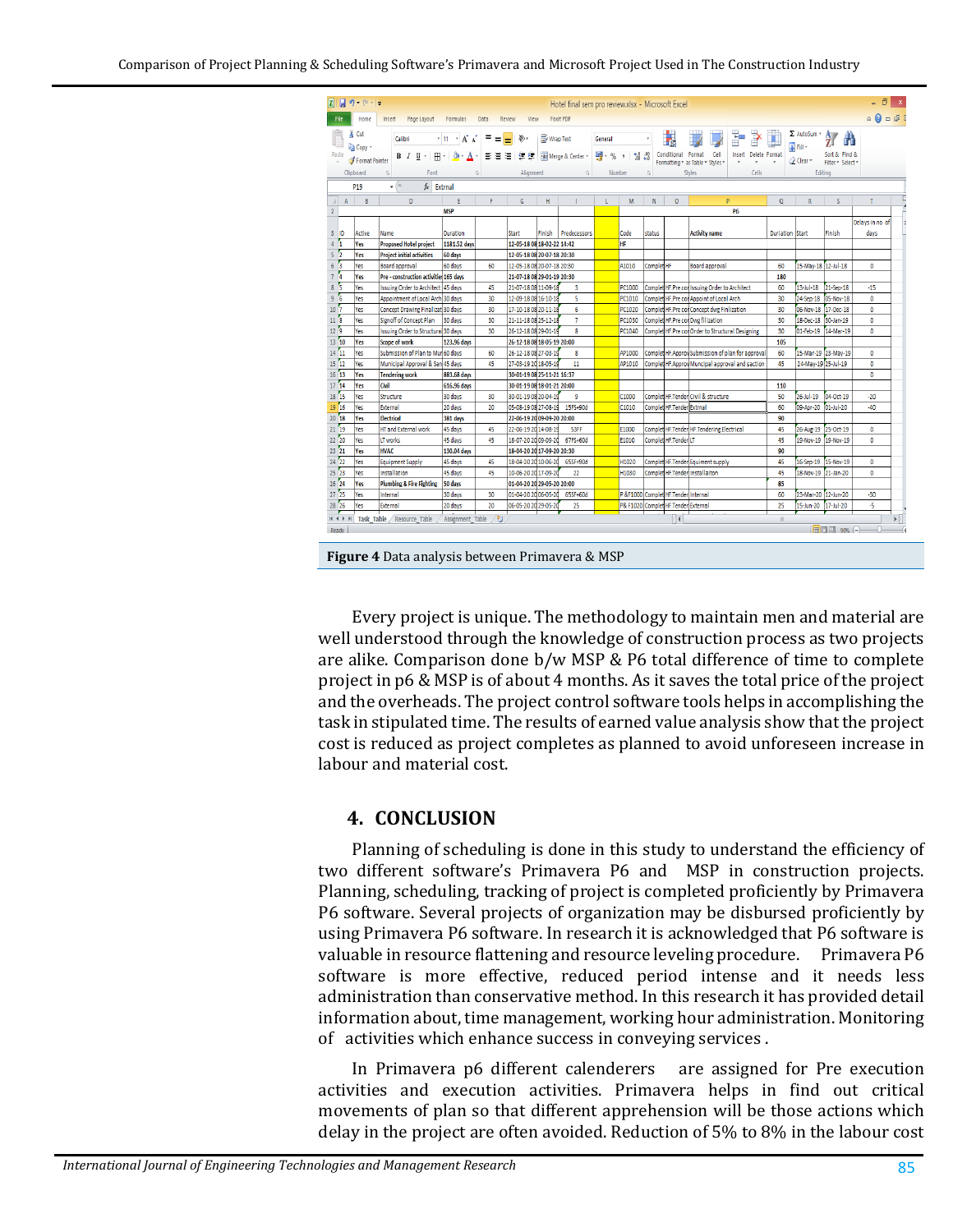may be attained using Primavera P6 as it gives precise scheduling. The methodology to keep up men and material are well understood through the knowledge of construction process. Primavera & MSP both the software's has Primavera & MSP both the software's has their own unique process in scheduling the activities. The project management software tools helps in accomplishing the task in stipulated time. The important milestones or deliverables are identified using the CPM.

The results of earned value analysis show that the project cost is escalated because of unforeseen increase in labour and material cost. The extra cost that has incurred can be recovered within the next activities in the line by adopting the project controlling tools like fast tracking and activity duration crashing. The duration of the remaining activities is reduced by using project management techniques and rescheduling the project. Float activities to be taken care altogether the planning activities so that work activities in order that are completed in time. In the analysis we need to know primavera is more precise and schedules dates are reduced compared to MSP

### **4.1. RECOMMENDATIONS**

In light of the research findings, the following recommendations were made to improve the influence of Project on project scheduling performance. There should be continuous training and evaluation of project in private and public firms. This would ensure that the project schedule has adequate technical skills require for their activities and effective of project. Project should also improve on their communication skills for adequate and effectiveness communication. Improve on inspections of project.

# **ACKNOWLEDGEMENTS**

I hereby acknowledge with thanks East Point College of Engineering & Technology for helping me in this this research publication of our paper in your journal. I extend my deep of sincere gratitude to Dr. T.K. SATEESH Principal,for providing support for all Project related activities. Also express my heartfelt sincere gratitude to Dr.NAGARAJ SITARAM HOD of Civil Engineering, for his valuable suggestion and support. I extend sincere gratitude to my project co-ordinator and guide Mrs. GEENA GEORGE, Assistant Professor, Department of Civil Engineering, for her entire support, guidance, suggestion given throughout the development of project.

# **REFERENCES**

- <span id="page-8-1"></span>A. Castor (2008) "Review of Project Management Softwares - MS Project & Primavera"
- <span id="page-8-2"></span>Anuj Dubey (2015) "Resource Levelling for a Construction Project", IOSR Journal of Mechanical and Civil Engineering (IOSRJMCE) e- ISSN: 2278-1684, p-ISSN: 2320-334X, Volume 12, Issue 4 Ver. IV (Jul. - Aug. 2015).
- <span id="page-8-0"></span>B.S.K Reddy (2015) A study on optimisation of resources for multiple projects by using primavera", Journal of Engineering Science and Technology<br>10(2):235-248.Retrieved from 10(2):235-248.Retrieved [https://jestec.taylors.edu.my/Vol%2010%20issue%202%20February%20](https://jestec.taylors.edu.my/Vol%2010%20issue%202%20February%202015/Volume%20(10)%20Issue%20(2)%20235-248.pdf) [2015/Volume%20\(10\)%20Issue%20\(2\)%20235-248.pdf](https://jestec.taylors.edu.my/Vol%2010%20issue%202%20February%202015/Volume%20(10)%20Issue%20(2)%20235-248.pdf)